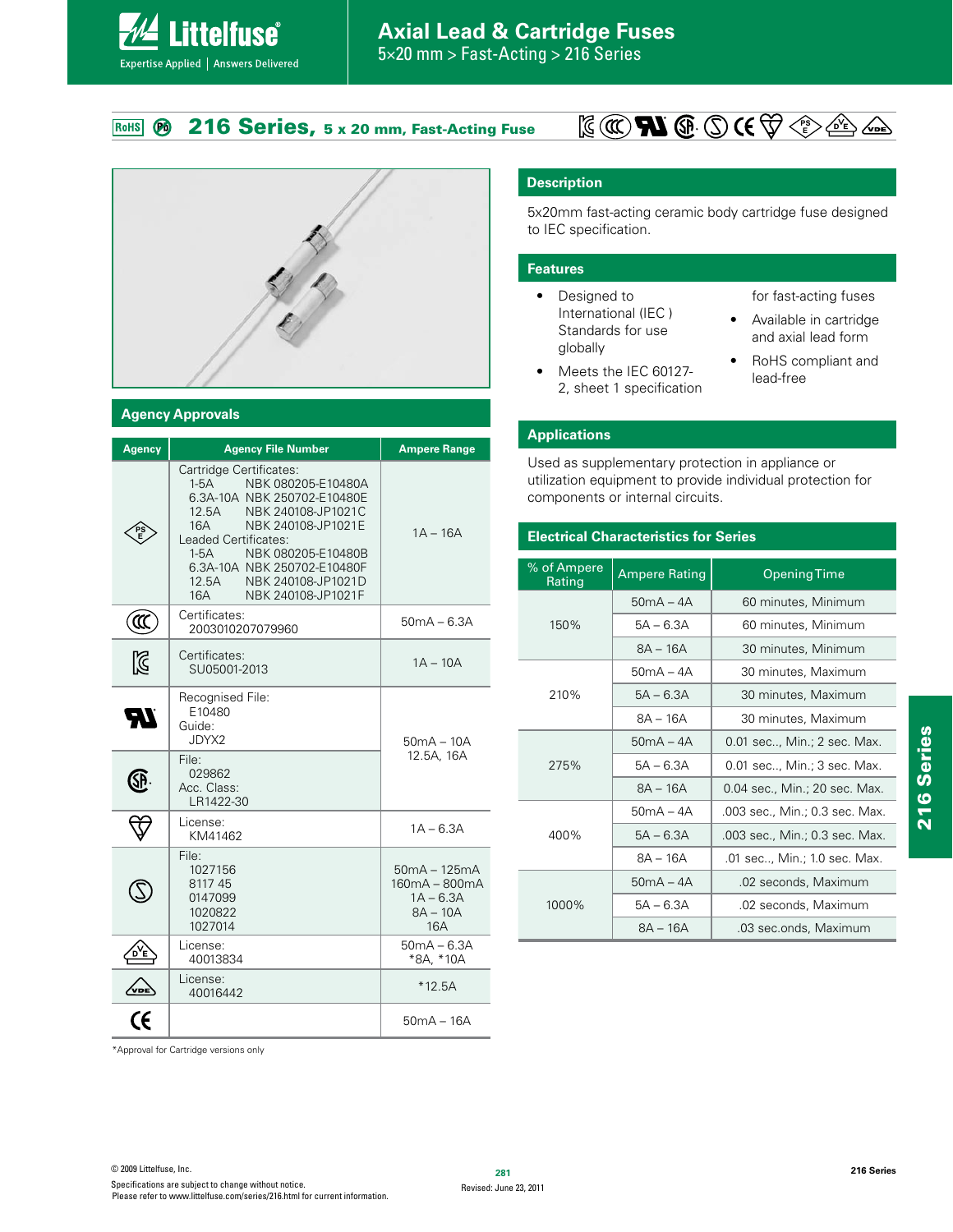# **Interproduction Interacts Axial Lead & Cartridge Fuses**

 $5\times20$  mm > Fast-Acting > 216 Series



| Electrical Unaracteristics Specifications by Item |                                    |              |                                                       |                                                                                                                     |                                                           |              |                |                         |                           |                           |                           |                           |                           |                     |                                                                                |       |              |
|---------------------------------------------------|------------------------------------|--------------|-------------------------------------------------------|---------------------------------------------------------------------------------------------------------------------|-----------------------------------------------------------|--------------|----------------|-------------------------|---------------------------|---------------------------|---------------------------|---------------------------|---------------------------|---------------------|--------------------------------------------------------------------------------|-------|--------------|
|                                                   |                                    |              |                                                       | <b>Nominal</b><br>Nominal<br>Cold<br><b>Melting</b><br>Resistance<br>1 <sup>2</sup> t(A <sup>2</sup> sec)<br>(Ohms) |                                                           | Nominal      | Nominal        | <b>Agency Approvals</b> |                           |                           |                           |                           |                           |                     |                                                                                |       |              |
| Amp<br>Amp<br>Rating<br>Code<br>(A)               | Voltage<br>Rating<br>Rating<br>(V) | Interrupting | Voltage<br>Drop at<br>Rated<br><b>Current</b><br>(mV) |                                                                                                                     | Power<br><b>Dissapation</b><br>at Rated<br>Current<br>(W) | $\mathbb{Z}$ | $^{\circledR}$ | <b>RZ</b>               | ®                         | $\widehat{\mathcal{O}}$   | $\mathbf{\hat{G}}$        | $\bigtriangledown$        | $\sqrt{\Delta E}$         | $\sqrt{\mathbf{C}}$ | $\left\langle \begin{matrix} \text{PS} \ \text{ES} \end{matrix} \right\rangle$ |       |              |
| .050                                              | 0.05                               | 250          |                                                       | 15.9000                                                                                                             | 0.00019                                                   | 10000        | 1.6            |                         | $\times$                  | X                         | $\times$                  | $\times$                  | $\times$                  |                     | $\times$                                                                       |       |              |
| .063                                              | 0.063                              | 250          |                                                       | 10.4500                                                                                                             | 0.00054                                                   | 8800         | 1.6            |                         | X                         | $\times$                  | X                         | X                         | X                         |                     | $\mathsf X$                                                                    |       |              |
| .080                                              | 0.08                               | 250          |                                                       | 7.8850                                                                                                              | 0.00084                                                   | 7600         | 1.6            |                         | $\mathsf{X}$              | X                         | $\boldsymbol{\mathsf{X}}$ | $\times$                  | $\times$                  |                     | $\times$                                                                       |       |              |
| .100                                              | 0.1                                | 250          |                                                       | 5.7925                                                                                                              | 0.00450                                                   | 7000         | 1.6            |                         | X                         | X                         | $\times$                  | X                         | $\times$                  |                     | $\mathsf{x}$                                                                   |       |              |
| .125                                              | 0.125                              | 250          |                                                       | 3.6750                                                                                                              | 0.00546                                                   | 5000         | 1.6            |                         | $\times$                  | $\times$                  | $\times$                  | $\times$                  | $\times$                  |                     | $\times$                                                                       |       |              |
| .160                                              | 0.16                               | 250          |                                                       | 5.3490                                                                                                              | 0.00576                                                   | 4300         | 1.6            |                         | $\times$                  | $\times$                  | $\times$                  | $\times$                  | $\times$                  |                     | $\mathsf{x}$                                                                   |       |              |
| .200                                              | 0.2                                | 250          |                                                       | 3.3500                                                                                                              | 0.00439                                                   | 3500         | 1.6            |                         | X                         | X                         | X                         | $\boldsymbol{\mathsf{X}}$ | X                         |                     | X                                                                              |       |              |
| .250                                              | 0.25                               | 250          |                                                       | 2.3500                                                                                                              | 0.00891                                                   | 2800         | 2.5            |                         | $\mathsf{x}$              | $\times$                  | $\times$                  | $\times$                  | $\times$                  |                     | $\mathsf{X}$                                                                   |       |              |
| .315                                              | 0.315                              | 250          |                                                       | 1.8500                                                                                                              | 0.01000                                                   | 2500         | 2.5            |                         | $\boldsymbol{\mathsf{X}}$ | $\boldsymbol{\mathsf{X}}$ | $\times$                  | $\boldsymbol{\mathsf{X}}$ | $\boldsymbol{\mathsf{X}}$ |                     | $\mathsf X$                                                                    |       |              |
| .400                                              | 0.4                                | 250          |                                                       | 0.9065                                                                                                              | 0.04000                                                   | 2000         | 2.5            |                         | X                         | X                         | X                         | X                         | $\boldsymbol{\mathsf{X}}$ |                     | X                                                                              |       |              |
| .500                                              | 0.5                                | 250          |                                                       | 0.8660                                                                                                              | 0.16500                                                   | 1800         | 2.5            |                         | X                         | $\mathsf X$               | $\boldsymbol{\mathsf{X}}$ | $\boldsymbol{\mathsf{X}}$ | $\boldsymbol{\mathsf{X}}$ |                     | $\mathsf X$                                                                    |       |              |
| .630                                              | 0.63                               | 250          |                                                       | 0.4650                                                                                                              | 0.17500                                                   | 1500         | 2.5            |                         | $\boldsymbol{\mathsf{X}}$ | $\times$                  | $\boldsymbol{\mathsf{X}}$ | $\boldsymbol{\mathsf{X}}$ | $\boldsymbol{\mathsf{X}}$ |                     | $\mathsf X$                                                                    |       |              |
| .800                                              | 0.8                                | 250          | 1500A@250Vac                                          | 0.2950                                                                                                              | 0.28500                                                   | 1200         | 2.5            |                         | $\mathsf X$               | $\times$                  | $\boldsymbol{\mathsf{X}}$ | $\boldsymbol{\mathsf{X}}$ | $\boldsymbol{\mathsf{X}}$ |                     | $\mathsf X$                                                                    |       |              |
| 001.                                              | $\mathbf{1}$                       | 250          |                                                       | 0.2370                                                                                                              | 0.18000                                                   | 1000         | 2.5            | $\times$                | $\times$                  | X                         | X                         | $\boldsymbol{\mathsf{X}}$ | $\times$                  | $\mathsf{X}$        | $\mathsf{X}$                                                                   |       | X            |
| 1.25                                              | 1.25                               | 250          |                                                       | 0.1530                                                                                                              | 0.48000                                                   | 800          | 4              | $\mathsf X$             | $\mathsf X$               | $\mathsf X$               | $\boldsymbol{\mathsf{X}}$ | $\boldsymbol{\mathsf{X}}$ | X                         | $\mathsf X$         | $\mathsf X$                                                                    |       | $\times$     |
| 01.6                                              | 1.6                                | 250          |                                                       | 0.1112                                                                                                              | 1.00500                                                   | 600          | 4              | X                       | $\boldsymbol{\mathsf{X}}$ | X                         | $\times$                  | $\boldsymbol{\mathsf{X}}$ | X                         | X                   | $\mathsf X$                                                                    |       | $\mathsf X$  |
| 002.                                              | $\overline{2}$                     | 250          |                                                       | 0.0764                                                                                                              | 1.87000                                                   | 500          | $\overline{4}$ | $\times$                | $\times$                  | X                         | X                         | $\times$                  | $\times$                  | $\times$            | $\times$                                                                       |       | $\mathsf{X}$ |
| 02.5                                              | 2.5                                | 250          |                                                       | 0.0584                                                                                                              | 2.69500                                                   | 400          | 4              | $\times$                | $\mathsf{x}$              | X                         | X                         | $\times$                  | X                         | $\times$            | $\mathsf{X}$                                                                   |       | $\mathsf X$  |
| 3.15                                              | 3.15                               | 250          |                                                       | 0.0368                                                                                                              | 6.70000                                                   | 350          | $\overline{4}$ | $\times$                | $\times$                  | X                         | $\times$                  | $\times$                  | X                         | $\times$            | $\times$                                                                       |       | $\times$     |
| 004.                                              | $\overline{4}$                     | 250          |                                                       | 0.0247                                                                                                              | 14.99500                                                  | 300          | 4              | X                       | X                         | X                         | X                         | X                         | X                         | $\times$            | X                                                                              |       | X            |
| 005.                                              | 5                                  | 250          |                                                       | 0.0183                                                                                                              | 27,46000                                                  | 250          | $\overline{4}$ | $\mathsf{X}$            | $\mathsf{X}$              | $\mathsf{X}$              | $\times$                  | $\times$                  | $\times$                  | $\times$            | $\mathsf{X}$                                                                   |       | $\times$     |
| 06.3                                              | 6.3                                | 250          |                                                       | 0.0137                                                                                                              | 56.43000                                                  | 200          | 4              | X                       | $\times$                  | X                         | $\times$                  | $\times$                  | X                         | $\times$            | $\mathsf{X}$                                                                   |       | $\mathsf X$  |
| 008.                                              | 8                                  | 250          |                                                       | 0.0123                                                                                                              | 64.31500                                                  | 200          | $\overline{4}$ | $\mathsf{X}$            |                           | $\mathsf{X}$              | $\boldsymbol{\mathsf{X}}$ | $\boldsymbol{\mathsf{X}}$ | X                         |                     | $x^*$                                                                          |       | $\times$     |
| 010.                                              | 10                                 | 250          |                                                       | 0.0079                                                                                                              | 154,34000                                                 | 200          | 4              | $\mathsf{X}$            |                           | $\times$                  | $\times$                  | $\times$                  | $\times$                  |                     | $x^*$                                                                          |       | $\mathsf X$  |
| 12.5                                              | 12.5                               | 250          |                                                       | 0.0057                                                                                                              | 235.00000                                                 | 200          | $\overline{4}$ |                         |                           | $\mathsf{X}$              | $\times$                  |                           | $\times$                  |                     |                                                                                | $x^*$ | $\mathsf X$  |
| 016.                                              | 16                                 | 250          | 750A@250Vac                                           | 0.0040                                                                                                              | 462.50000                                                 | 200          | 4.5            |                         |                           | X                         | X                         | $\boldsymbol{\mathsf{X}}$ | $\mathsf X$               |                     |                                                                                |       | $\mathsf X$  |

\* Approval for cartidge versions only.

I 2 t test at 10x rated current

#### **Temperature Rerating Curve Average Time Current Curves**

**Electrical Characteristics Specifications by Item**



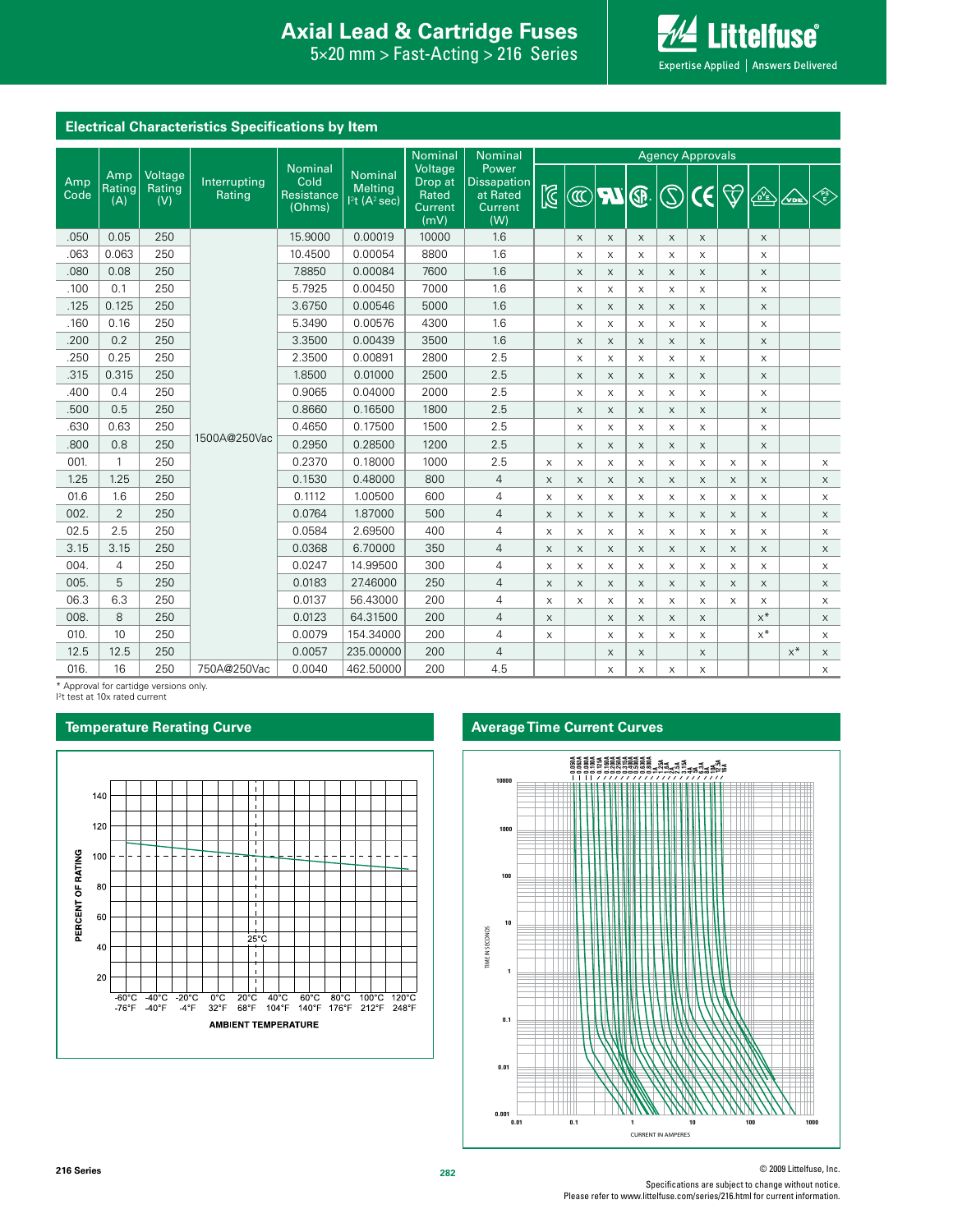**Soldering Parameters - Wave Soldering**

**Littelfuse**®

Expertise Applied | Answers Delivered



#### **Recommended Process Parameters:**

| <b>Wave Parameter</b>                                | <b>Lead-Eree Recommendation</b>   |  |  |  |
|------------------------------------------------------|-----------------------------------|--|--|--|
| Preheat:<br>(Depends on Flux Activation Temperature) | (Typical Industry Recommendation) |  |  |  |
| Temperature Minimum:                                 | $100^{\circ}$ C.                  |  |  |  |
| Temperature Maximum:                                 | $150^{\circ}$ C                   |  |  |  |
| Preheat Time:                                        | 60-180 seconds                    |  |  |  |
| Solder Pot Temperature:                              | 260° C Maximum                    |  |  |  |
| Solder DwellTime:                                    | 2-5 seconds                       |  |  |  |

#### **Recommended Hand-Solder Parameters:**

Solder Iron Temperature: 350° C +/- 5°C Heating Time: 5 seconds max.

**Note: These devices are not recommended for IR or Convection Reflow process.**

#### **Product Characteristics**

| <b>Material</b>          | Body: Ceramic<br>Cap: Nickel-plated brass<br>Leads: Tin-plated Copper<br>Filler (160mA-16A): Sand |
|--------------------------|---------------------------------------------------------------------------------------------------|
| <b>Terminal Strength</b> | MIL-STD-202G, Method 211A, Test<br>Condition A                                                    |
| <b>Solderability</b>     | Reference IEC 60127 Second<br>Edition 2003-01 Annex A                                             |
| <b>Product Marking</b>   | Cap 1: Brand logo, current and<br>voLage rating<br>Cap 2: Agency approval markings                |
| Packaging                | Available in Bulk (M=1000 pcs/pkg)<br>or on Tape/Reel (MRET1=1000 pcs/<br>reel)                   |

| <b>Operating Temperature</b> | $-55^{\circ}$ C to $+125^{\circ}$ C                                                                               |
|------------------------------|-------------------------------------------------------------------------------------------------------------------|
| <b>Thermal Shock</b>         | MIL-STD-202G, Method 107G, Test<br>Condition B: (5 cycles -65°C to<br>$+125^{\circ}$ C)                           |
| Vibration                    | MIL-STD-202G. Method 201A                                                                                         |
| <b>Humidity</b>              | MIL-STD-202G, Method 103B, Test<br>Condition A. high RH (95%) and<br>elevated temperature (40°C) for 240<br>hours |
| <b>Salt Spray</b>            | MIL-STD-202G, Method 101D, Test<br>Condition B                                                                    |